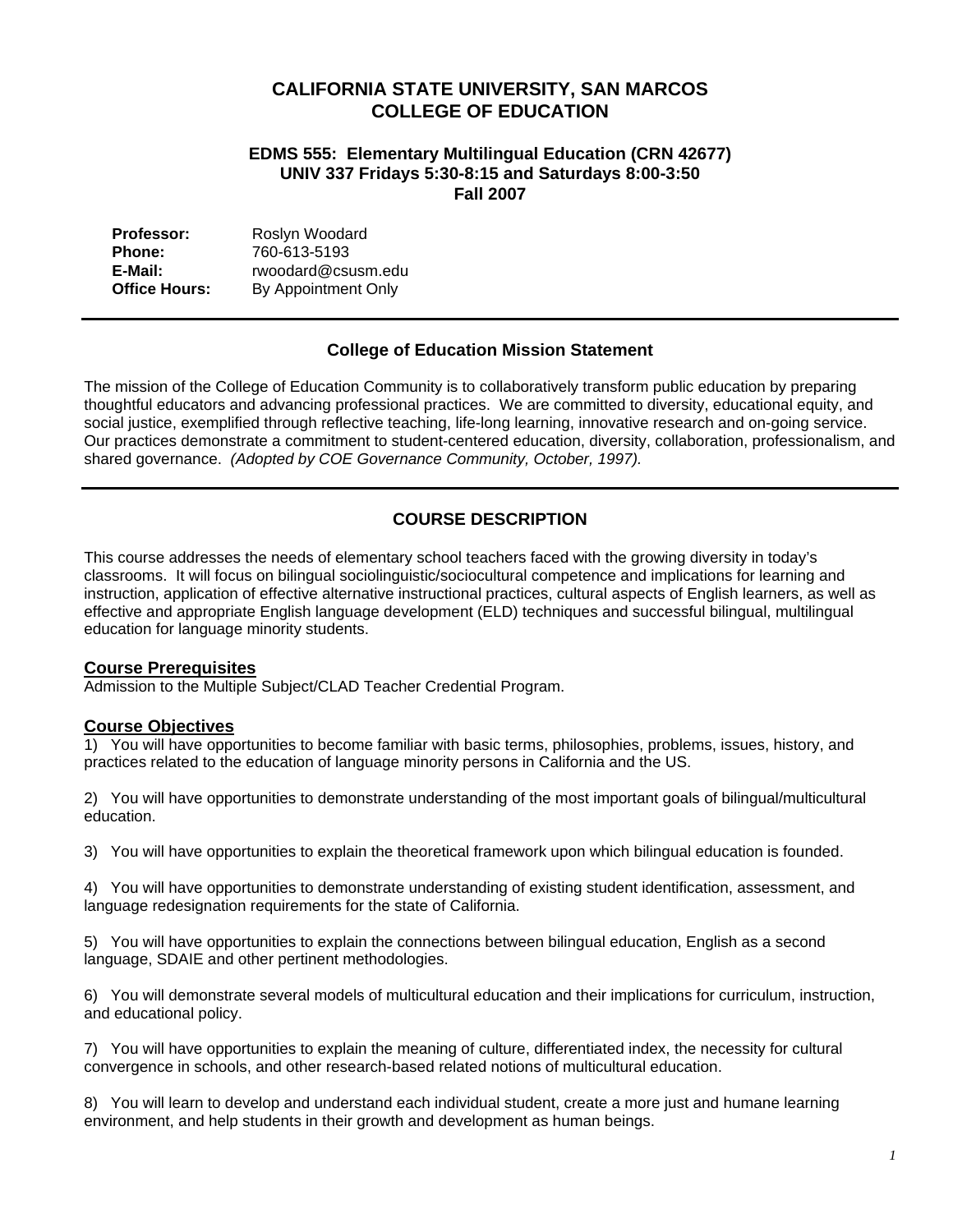# **Unique Course Requirements**

This is a HYBRID course and some of its components will be done on WebCT6. It is your responsibility to log on, check for weekly assignments, complete such assignments in due time, and submit them on-line as requested. It is also expected that all students will attend all class sessions and will actively participate in class discussions, activities, group discussions and all cooperative learning sharing activities, whether they are done face to face or on line. At least one classroom observation is required.

This class is designed for hands-on active learning, which incorporates reading, writing, listening, and speaking and requires some "stepping out" in order to better understand English learners and multicultural education. Because of the quick nature of the course, you may be given time for reading and working during some class sessions. There will be opportunities for individual reflection, study, and analysis, but many of these activities will include partner and small group teaching presentations, group discussions, and different kinds of reflective writing. The primary purpose of these assignments is personal reflection and growth, as well as serving as fuel for our discussions. Attend class prepared to discuss assigned readings/topics and to be a contributing participant.

At least one classroom observation is required

## **Required Texts**

Peregoy, S. F. & Boyle, O. F. (2005) Reading, Writing, & Learning in ESL (4th Edition). Longman.

ELD Standards. http://www.cde.ca.gov/re/pn/fd/documents/englangdev-stnd.pdf

TaskStream account.

# **Authorization to Teach English Learners**

This credential program has been specifically designed to prepare teachers for the diversity of languages often encountered in California public school classrooms. The authorization to teach English learners is met through the infusion of content and experiences within the credential program, as well as additional coursework. Students successfully completing this program receive a credential with authorization to teach English learners. *(Approved by CCTC in SB 2042 Program Standards, August 02)*

# **STUDENT LEARNING OUTCOMES**

### **Teacher Performance Expectation (TPE) Competencies**

The course objectives, assignments, and assessments have been aligned with the CTC standards for the Multiple Subject Credential. This course is designed to help teachers seeking a California teaching credential to develop the skills, knowledge, and attitudes necessary to assist schools and district in implementing effective programs for all students. The successful candidate will be able to merge theory and practice in order to realize a comprehensive and extensive educational program for all students. You will be required to formally address the following TPEs in this course:

TPE 7: Teaching English Learners TPE 15: Social Justice and Equity

- Understanding and applying theories, principles, and instructional practices for English Language Development
- Understanding how to adapt instructional practices to provide access to the state-adopted student content standards
- Drawing upon student backgrounds and language abilities to provide differentiated instruction

### **Primary Emphasis: Secondary Emphasis:**

- Valuing socially equitable teaching, learning, and schooling in a variety of organizational settings
- Incorporating pluralism and divergent perspectives on educating diverse students
- Democratizing public education to achieve social justice and equity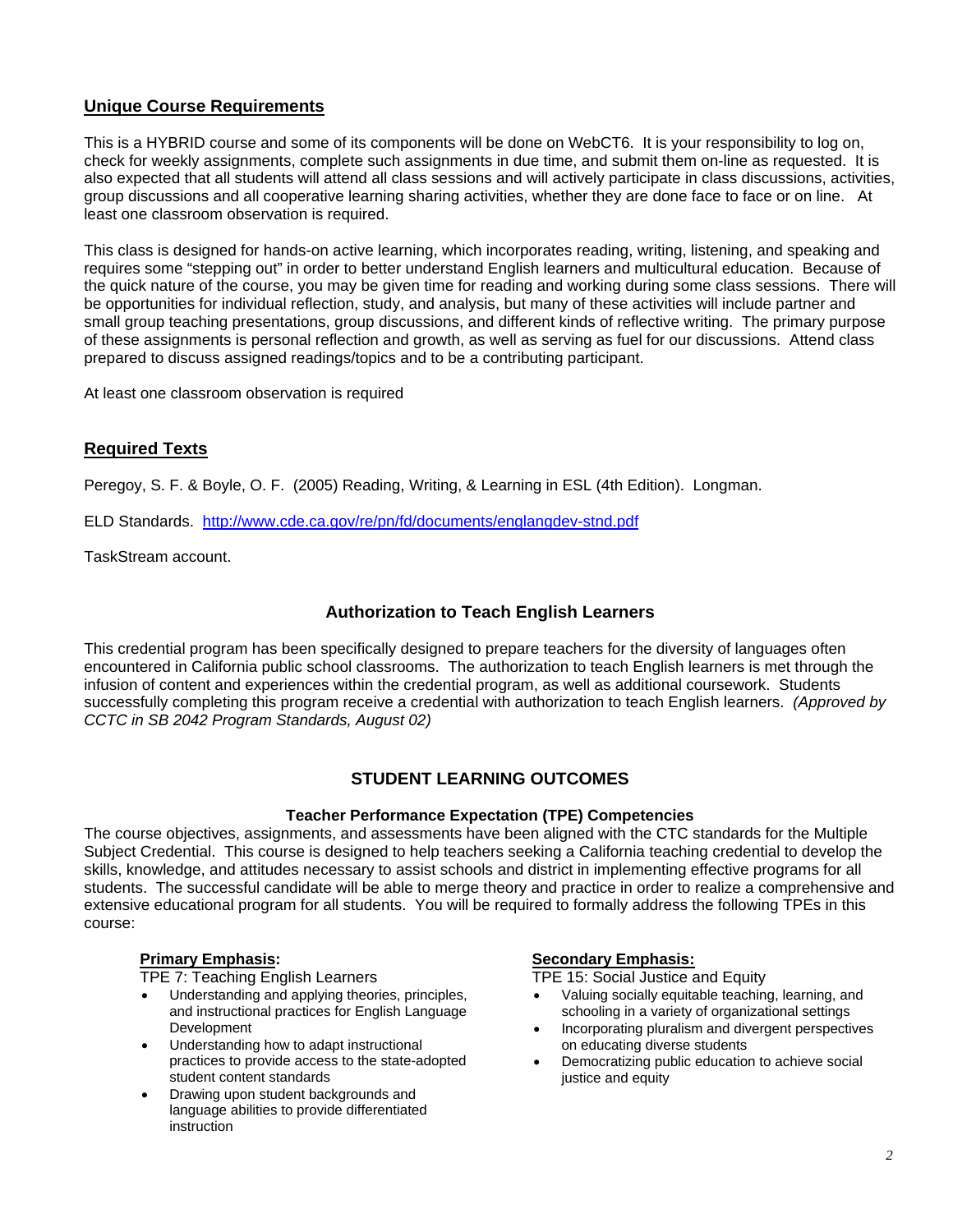# **College of Education Attendance Policy**

Due to the dynamic and interactive nature of courses in the College of Education, all students are expected to attend all classes and participate actively. At a minimum, students must attend more than 80% of class time, or s/he may not receive a passing grade for the course at the discretion of the instructor. Individual instructors may adopt more stringent attendance requirements. Should the student have extenuating circumstances, s/he should contact the instructor as soon as possible. *(Adopted by the COE Governance Community, December, 1997).*

**A total of 128 attendance points have been incorporated into the final grade for this course. Each Friday is worth 6 points and each Saturday is worth 16 points. One make-up (extra credit) can be made for no more than one missed 3 hour session/portion of class. Entire Saturday sessions cannot be made-up.** 

## **Students with Disabilities Requiring Reasonable Accommodations**

Students with disabilities who require reasonable accommodations must be approved for services by providing appropriate and recent documentation to the Office of Disable Student Services (DSS). This office is located in Craven Hall 5205, and can be contacted by phone at (760) 750-4905, or TTY (760) 750-4909. Students authorized by DSS to receive reasonable accommodations should meet with their instructor during office hours or, in order to ensure confidentiality, in a more private setting.

# **Course Requirements**

## **Assignment Descriptions**

### **Attendance 128 points**

You are required to attend each session for a total of 128. Each Friday is worth 6 points and each Saturday is worth 16 points. One make-up (extra credit) can be made for no more than one missed 3 hour session/portion of class. Entire Saturday sessions cannot be made-up. (See Attendance Policy)

## **Reading Responses, Participation, & Professionalism 8 X 3 = 24 points**

The reading responses provide an opportunity to reflect on the assigned readings for each session. *Do not summarize the readings.* Entries will be graded according to comprehensiveness, insightful connections, and "deep understanding" of the issues.

## **Reading Response must include the following:**

- Responses to the readings that agree, disagree, reflect, note specific ideas/key concepts, etc.
- Connections made between the topics, TPEs, and teaching English language learners.
- One (1) specific example from your school observations or other personal/professional experiences in diverse settings that tie to the readings.
- Two essential/open-ended questions that could be used to begin and sustain a discussion about the readings.

Entries should be at least 1 paragraph in length (no less than 7 sentences). Typed reading response entries must be submitted electronically by the due date to WebCT6 before the class session begins. Bringing a hard copy of this assignment is optional and at the professor's discretion. The timely submission of responses is noted and points are assigned on the basis of having completed the assignment for the semester. No credit will be given for late submissions.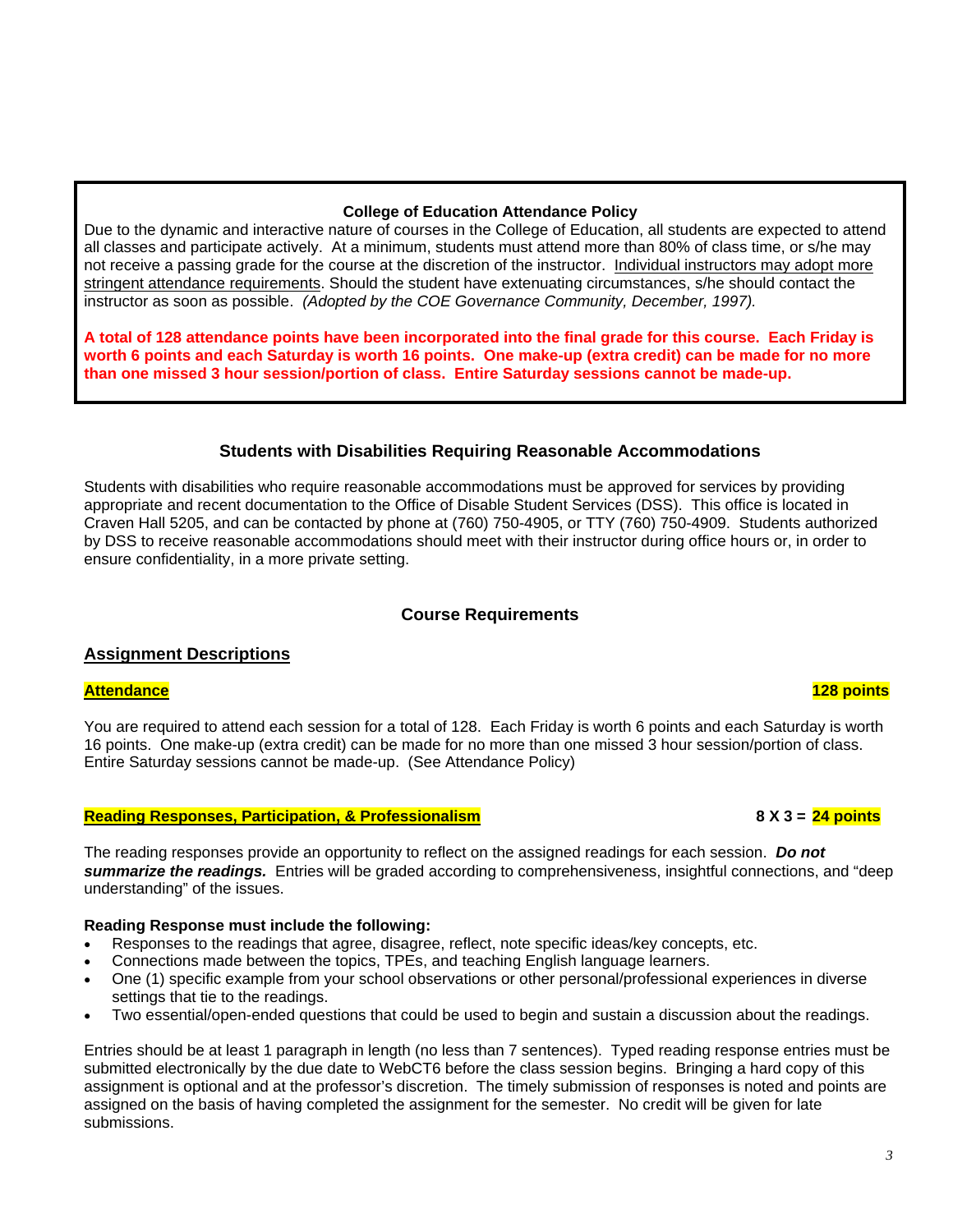The **WebCT6 Discussion Board** will be used as another way in which we will entertain and respond to questions, reflections, insights, or concerns regarding course content. The discussion board facilitates relationships among students and the professor. Your peers will respond to your discussion with clarifying questions to further your thinking process. You will have several opportunities to initiate discussion, using your essential questions, and to act as a respondent. Discussion Board responses should follow the same requirements of the reading responses listed above. Rubric(s) will be provided in class and/or on WebCT6.

# **Multicultural/Multilingual Research Article Review (M&Ms)** *Begins 4th Session* **30 points**

### **Part I – Individual/Research Article Review**

You will go to the CSUSM Library website, http://library.csusm.edu/. Find and read journal articles published in the last 5 years about instructional strategies and practices to be used with English learners. **You will select one article and provide a one page review, including a one paragraph summary and one paragraph reaction, to the article**. When writing the summary/reaction for the article, please refer to the APA website, http://www.apastyle.org/elecsource.html, for the correct electronic reference listing of the article. Eight (8) points are allotted for this research article review. **No duplicate articles are allowed.** Rubric(s) will be provided in class and/or on WebCT6.

### **Part II – Group/PowerPoint Presentation**

You will review the articles selected in Part I, as a pair or triad. As a group, you will select an article and present a 5 minute Quick-Talk/PowerPoint presentation about that article. Ten (10) points are allotted for your presentation. Following each presentation, your peers will evaluate your presentation and provide verbal and written feedback. Pairs/triads will be assigned presentation dates during the first class session. Presentations will begin during the fourth class meeting. **Please be prepared.** Rubric(s) will be provided in class and/or on WebCT6.

The following criteria will be used to evaluate your presentation of the research article review:

- o Pair/triad creates an evaluation form for classmates. (See the internet for examples.)
- o Pair/triad creates a handout of some sort for the class to take away something important from the article presented.
- o Pair/triad clearly states and explains the big idea of the article.
- o Pair/triad discusses instructional strategies and practices that teachers can use to support English learners.

### **Part III – Group/Teaching**

The pair/triad will have 7-10 minutes to teach the class content using one (1) of the instructional strategies/practices discussed in the PowerPoint presentation article. *NOTE***: This is not a time for the explanation of the strategy only.** Please be prepared to use materials, texts, and other resources necessary for teaching the selected content. Twelve (12) points are allotted for your instruction. Rubric(s) will be provided in class and/or on WebCT6.

The following criteria will be used to evaluate your application of an instructional strategy/practice:

- o Pair/triad selects content
- o Pair/triad sets purpose for use of strategy
- o Pair/triad teaches content using the strategy

## **ELD/SDAIE Lesson Observation 10 points**

You will observe an ELD *or* SDAIE lesson at your student teaching school site. You will collect and document evidence of any instructional modifications made to provide comprehensible academic input for the English learners in the class. As part of your write-up, you are to discuss how you would modify the lesson/activity in light of the information and knowledge gained in the course. You will also have an opportunity to make a judgment about the lesson as well. Your lesson observation must address TPE 7, TPE 4, and TPE 5. The graphic organizer/form and rubric(s) will be provided in class and/or on WebCT6.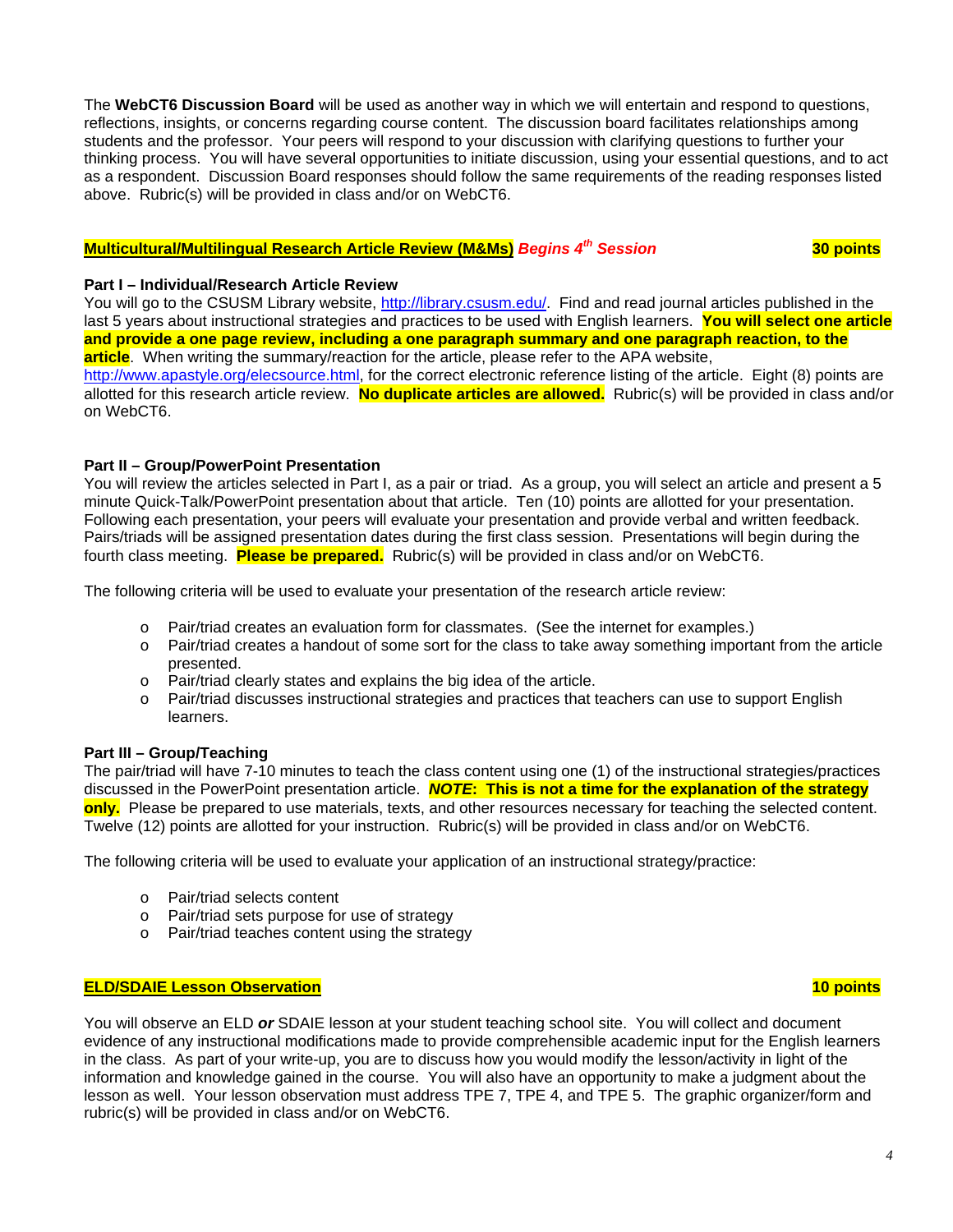## **Social Justice and Equity Thematic Lessons 40 points**

Providing rigorous academic instruction that also facilitates English language acquisition is critical to the academic achievement of English learners. This assignment will provide you with an opportunity to demonstrate ways in which curriculum and instruction, while remaining grade level appropriate, can be modified so that it is comprehensible to English Learners. **Parts of this assignment will be done in class and thus collaboration is highly encouraged**. You will work in assigned groups to design literature-based social justice and equity thematic lessons that will include appropriate literature selections reflecting multicultural perspectives for students in grades K-2, 3-6, or 7-8. Group members will work together to develop SDAIE lesson plans. During several class sessions, you will have the opportunity to work on your unit planning by applying what they have learned from the readings, class discussions, and classroom experiences. These lessons are to be taught on the last day of class.

## **Social Justice & Equity Organization**

**Cover Page Introduction Class Profile (To be provided, in part, by Instructor) Multicultural Literature Lessons – Plans and Appendices Lesson Presentation Session (Session 8)** 

#### **A. Cover Page**

Please include the Social Justice & Equity Theme, author names, and illustrations/pictures related to the topic/focus of your lessons.

#### **B. Introduction – Overview of the Thematic Lessons**

The introduction must include the **focus/major concepts** of the thematic lessons. Also include the **purpose** of the lessons and what you want the students to learn by the end of the completed lessons. Please **specify the grade level and language level(s)** for which this unit is appropriate. Be sure to explain whether the lessons are to be taught daily, weekly, or monthly. Briefly discuss the curriculum/content areas that your lessons will cover and **how the study of these content areas relates to the purpose of the lessons** as a whole. (Do not list the standards.)

## **C. Class Profile**

The instructor will provide a class profile. Groups will be responsible for determining who their learners are and how they learn and communicate best. (Refer to the COE Lesson Plan Format "Before" section.) Remember, the lessons are designed for this one group of students. Discuss what these learners will already know and be able to do before the lessons begin. Lastly, briefly discuss how you will modify the lessons based on the diversity (cultural, language, academic, social, etc.) of the class.

#### **D. Multicultural Literature**

You will have the opportunity to select multicultural literacy resources (books, websites, text sets, etc.) for these lessons. They must reflect multicultural, social justice, and equitable perspectives appropriate for elementary school students.

Choose **three powerful children's selections** that should be the center of the curriculum and address appropriate proficiency and content area knowledge. At least **one of the books must be bilingual** (English and another language). Be sure to address how the use of the bilingual book will serve as a "primary language support" for English learners studying your lessons. Also, explain how each book will be incorporated into the lesson(s). Lastly, include a summary (what the book is about) of each book. When writing about the text, refer to the lesson in which the book is used, not the group members who wrote the lesson.

The following questions should help guide your selection of multicultural resources:

- Does this resource help English learners have access to the core curriculum?
- Does this resource help scaffold an equitable classroom?
- Does this resource promote social justice and equity?
- Does this resource help your students feel as if they are part of the culture of the school?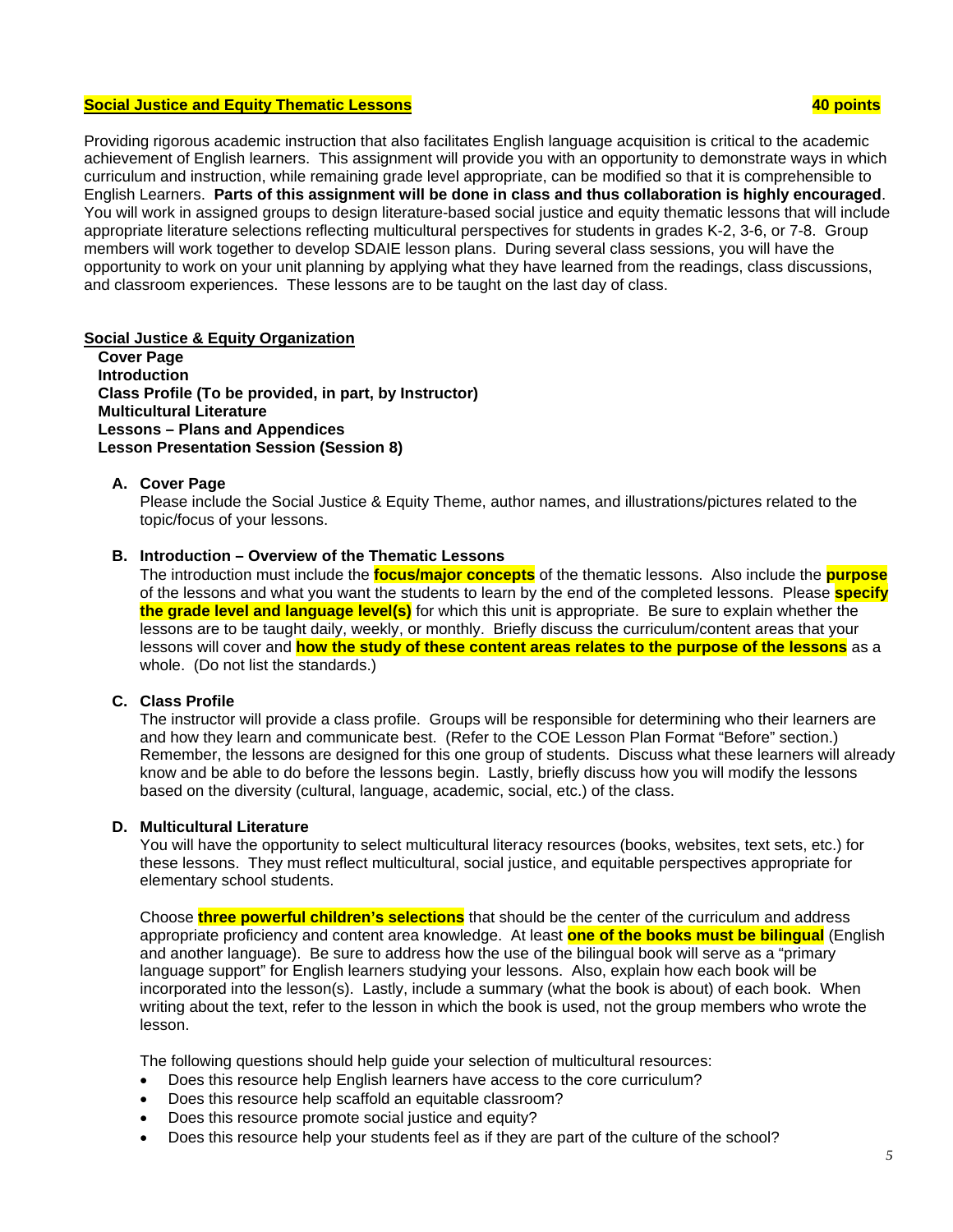*Note:* Dr. Alice Quiocho has developed an excellent website with a bibliography of children's literature and multicultural books that could be a great resource for you (http://www.csusm.edu/Quiocho). Also, check out Teaching Tolerance's website at www.tolerance.org for other great materials. The Barahona Center at the CSUSM Library has an excellent collection of books in Spanish (http://www.csusm.edu/csb/)

## **E. Lessons – Plans and Appendix**

Using the multicultural literature as your foundation and the COE lesson plan format provided, you will write sequentially detailed lesson plans **(# of lesson plans depends upon # of persons in your group-a minimum of 1 lesson plan per pair is required)**. Lesson plans should clearly delineate how every child will be successful by providing universal access to diverse students (e.g., gifted, English learners, special needs, non-readers, poor).

Your lessons should be literacy-based and teach the critical concepts of your Social Justice and Equity Thematic focus and objectives. They should also **show evidence of your understanding as it relates to supporting English learners and applying various aspects of multicultural pedagogical theories** studied in this course. This means that you should clearly label these theories/strategies in your lesson plans. An example would be to write "SDAIE" in the lesson plan where it is applicable. Also be clear and specific when writing lesson plans so that anyone will be able to take your lessons and replicate them.

Following each lesson plan, include an appendix or **resources list** of all materials used, such as books, art prints, CD's, computer software, videos, handouts, songs, games, activities, discussion questions, web links, rules, etc. If you have had the opportunity to implement any part of your unit, be sure to include reflections on the implementation as well as student samples, if available. (If providing student samples, please use pseudonyms.)

### *TBD – Lesson Plan Teaching Sessions (30 minutes each group) – TBD*

Groups are expected to **teach a portion of one lesson plan** to the class. This **portion should focus on the SDAIE strategies** embedded within that lesson. There should also be evidence of the social justice, equity, and multicultural/multilingual aspects as well. *NOTE***: This is not a time for the explanation of the lesson plan and strategies**. Please be prepared to use materials, texts, and other resources specified in the lesson plan.

There will also be an opportunity for each group to display their Social Justice and Equity lessons and materials. Group members will have time to show and briefly discuss other details related to the lessons/project. Tables will be provided for this set up. Class members will review each unit to further analyze its focus, objectives, contents, etc. Group members will discuss/evaluate the unit and provide feedback regarding the lesson's relation to TPE 7 and TPE 15.

### **F. TPE Reflections/TaskStream (Do not attach to lesson per Instructor's directions.)**

Even though we are referencing and seeking to understand several TPEs in this course, you are specifically responsible for writing a reflective statement for TPE 7 and TPE 15 in the TaskStream Electronic Portfolio. **It is important to note that the required, primary artifacts for the TPE 7 and TPE 15 written reflections are the Social Justice and Equity lessons.** *THERE WILL BE NO EXCEPTIONS.*

Each reflection should be approximately 250-350 words (the goal is to be succinct not to count words). Use the first person pronoun when writing instead of using "the Teacher Candidate." Focus on a description/summarization of the TPE, analysis of attached artifacts and how they demonstrate your understanding of the TPE, and reflection/conclusion sequence. You **must** attach your Social Justice and Equity Thematic lessons as the primary artifact to support your ideas in the reflection for both reflective statements for credit as well. Make sure that the artifacts are accessible to those who will be reading your portfolio in future instances. For this purpose, artifacts must be in Word format. **Do not use zip files.** You may attach other artifacts as secondary artifacts which also support your ideas. When you submit each TPE reflection, you will receive feedback from me. When the reflection is finalized, it will become a permanent record in your TaskStream Portfolio. Please return to the TPE at another point in your program and make modifications as your understanding deepens.

Each TPE reflective statement must include: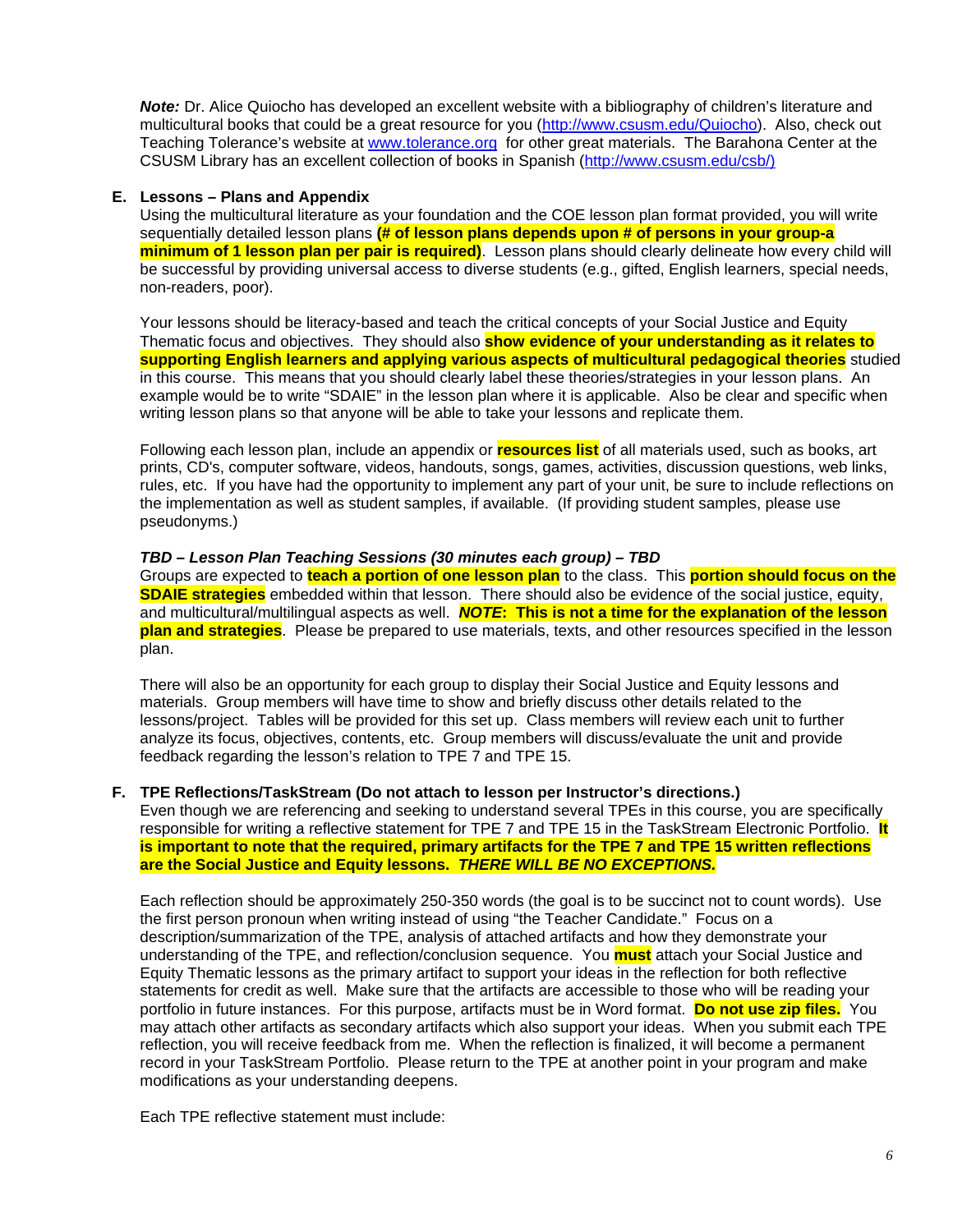Paragraph 1 - a description/summarization of the teacher candidate's learning with respect to the specific TPE being addressed (refer to *TPEs-at-a-Glance with Salient Features*) **Paragraph 2 and 3** - an analysis of how the attached artifact(s) is (are) evidence of that learning Paragraph 4 - a reflection/conclusion describing personal significance of this learning and/or next steps in the journey toward continuing to meet this TPE

You will not receive full points for this assignment if you do not attach accessible artifacts and **complete each TPE.**

## **Grading Standards**

## **Assignments and Beginning Point Values**

| <b>Total after Extra Credit</b> | 234 points                                                        |            |
|---------------------------------|-------------------------------------------------------------------|------------|
| $\bullet$                       | Extra Credit (Optional)                                           | 6 points   |
|                                 | <b>Total before Extra Credit</b>                                  | 228 points |
| $\bullet$                       | Social Justice & Equity Lessons/Poster Session/TPE<br>Reflections | 36 points  |
| $\bullet$                       | <b>ELD/SDAIE Lesson Observation</b>                               | 10 points  |
| $\bullet$                       | Multicultural/Multilingual Research Article Review                | 30 points  |
| $\bullet$                       | Reading Responses (8 @ 3 points each)                             | 24 points  |
|                                 | Attendance                                                        | 128 points |

### **Grading Standards**

In this class, all students begin with **228 points**. Points will be deducted from your total, based on the quality of the work turned in for each assignment.

In addition, all students are expected to participate in class activities and demonstrate reflective learning. It is important that students are well prepared for course sessions by completing the readings and assignments scheduled before class meetings. Unless otherwise negotiated with the instructor, all assignments are to be submitted as specified in class on the due date. **Assignments not submitted on due date will lose credit per day.** Assignments should be typed and double-spaced. Hard copies of assignments will be student or peer evaluated at times.

The following grading scale will be used with the points students have remaining at the end of class:

| 221-228<br>218-220 | А-     | 216-217<br>211-215<br>208-210 | B+<br>в<br>в- | 203-207         | C+ |  |
|--------------------|--------|-------------------------------|---------------|-----------------|----|--|
| 199-202<br>197-198 | $\sim$ | 187-196                       |               | 186 and below F |    |  |

*Note: Students are reminded that the College requires completion of this course with a C+ or higher.*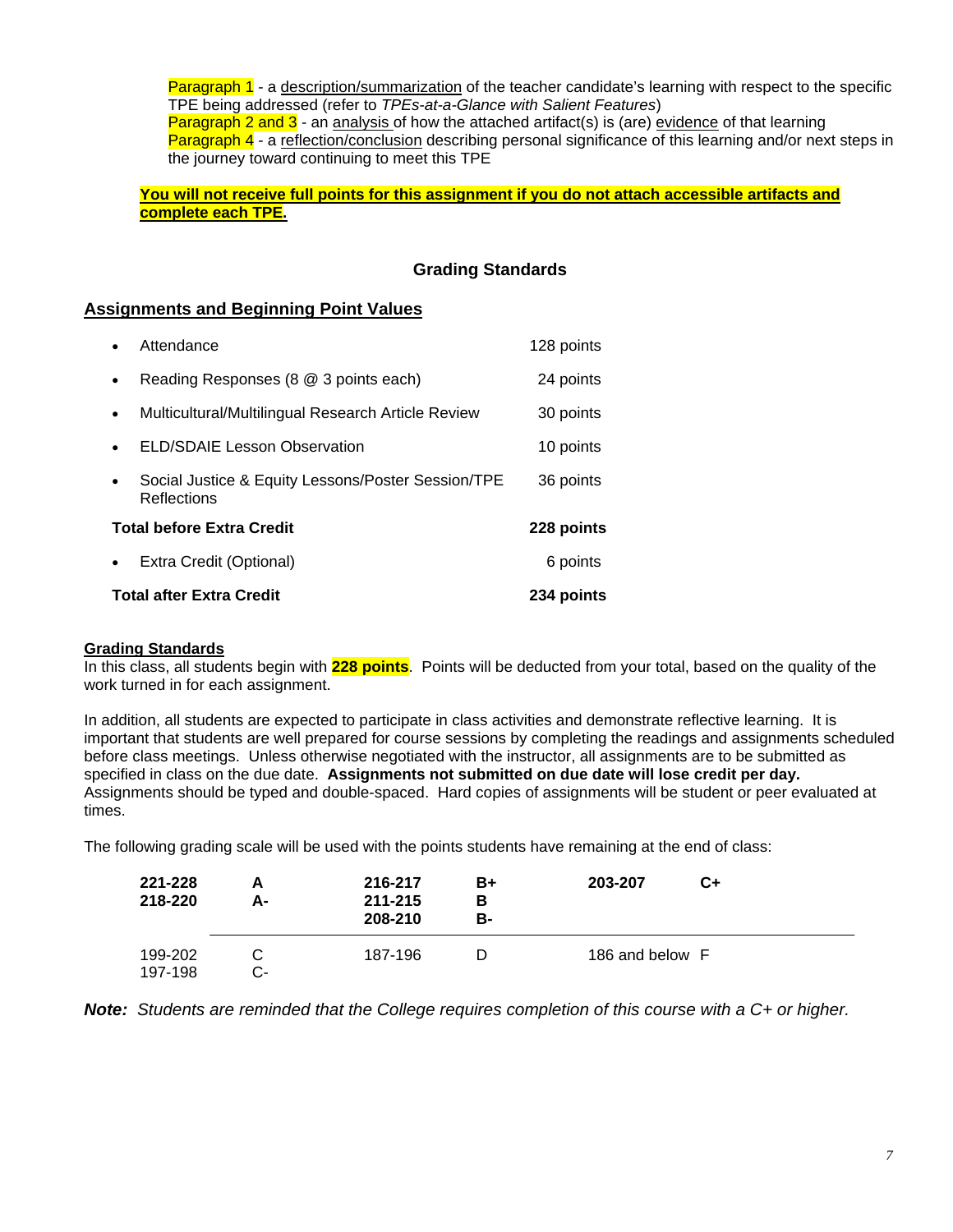# **All University Writing Requirement**

In keeping with the All-University Writing Requirement, all 3 unit courses must have a writing component of at least 2,500 words (approximately 10 pages). Writing requirements for this class will be met as described in the assignments

## **CSUSM Academic Honesty Policy**

"Students will be expected to adhere to standards of academic honesty and integrity, as outlined in the Student Academic Honesty Policy. All written work and oral presentation assignments must be original work. All ideas/materials that are borrowed from other sources must have appropriate references to the original sources. Any quoted material should give credit to the source and be punctuated with quotation marks.

Students are responsible for honest completion of their work including examinations. There will be no tolerance for infractions. If you believe there has been an infraction by someone in the class, please bring it to the instructor's attention. The instructor reserves the right to discipline any student for academic dishonesty in accordance with the general rules and regulations of the university. Disciplinary action may include the lowering of grades and/or the assignment of a failing grade for an exam, assignment, or the class as a whole."

Incidents of Academic Dishonesty will be reported to the Dean of Students. Sanctions at the University level may include suspension or expulsion from the University.

# **Plagiarism:**

As an educator, it is expected that each student will do his/her own work, and contribute equally to group projects and processes. Plagiarism or cheating is unacceptable under any circumstances. If you are in doubt about whether your work is paraphrased or plagiarized see the Plagiarism Prevention for Students website http://library.csusm.edu/plagiarism/index.html. If there are questions about academic honesty, please consult the University catalog.

# **Use of Technology:**

Students are expected to demonstrate competency in the use of various forms of technology (i.e. word processing, electronic mail, WebCT6, use of the Internet, and/or multimedia presentations). Specific requirements for course assignments with regard to technology are at the discretion of the instructor. Keep a digital copy of all assignments for use in your teaching portfolio. All assignments will be submitted online, and some will be submitted in hard copy as well. Details will be given in class.

## **Electronic Communication Protocol:**

Electronic correspondence is a part of your professional interactions. If you need to contact the instructor, e-mail is often the easiest way to do so. It is my intention to respond to all received e-mails in a timely manner. Please be reminded that e-mail and on-line discussions are a very specific form of communication, with their own nuances and etiquette. For instance, electronic messages sent in all upper case (or lower case) letters, major typos, or slang, often communicate more than the sender originally intended. With that said, please be mindful of all e-mail and on-line discussion messages you send to your colleagues, to faculty members in the College of Education, or to persons within the greater educational community. All electronic messages should be crafted with professionalism and care.

Things to consider:

- Would I say in person what this electronic message specifically says?
- How could this message be misconstrued?
- Does this message represent my highest self?
- Am I sending this electronic message to avoid a face-to-face conversation?

In addition, if there is ever a concern with an electronic message sent to you, please talk with the author in person in order to correct any confusion.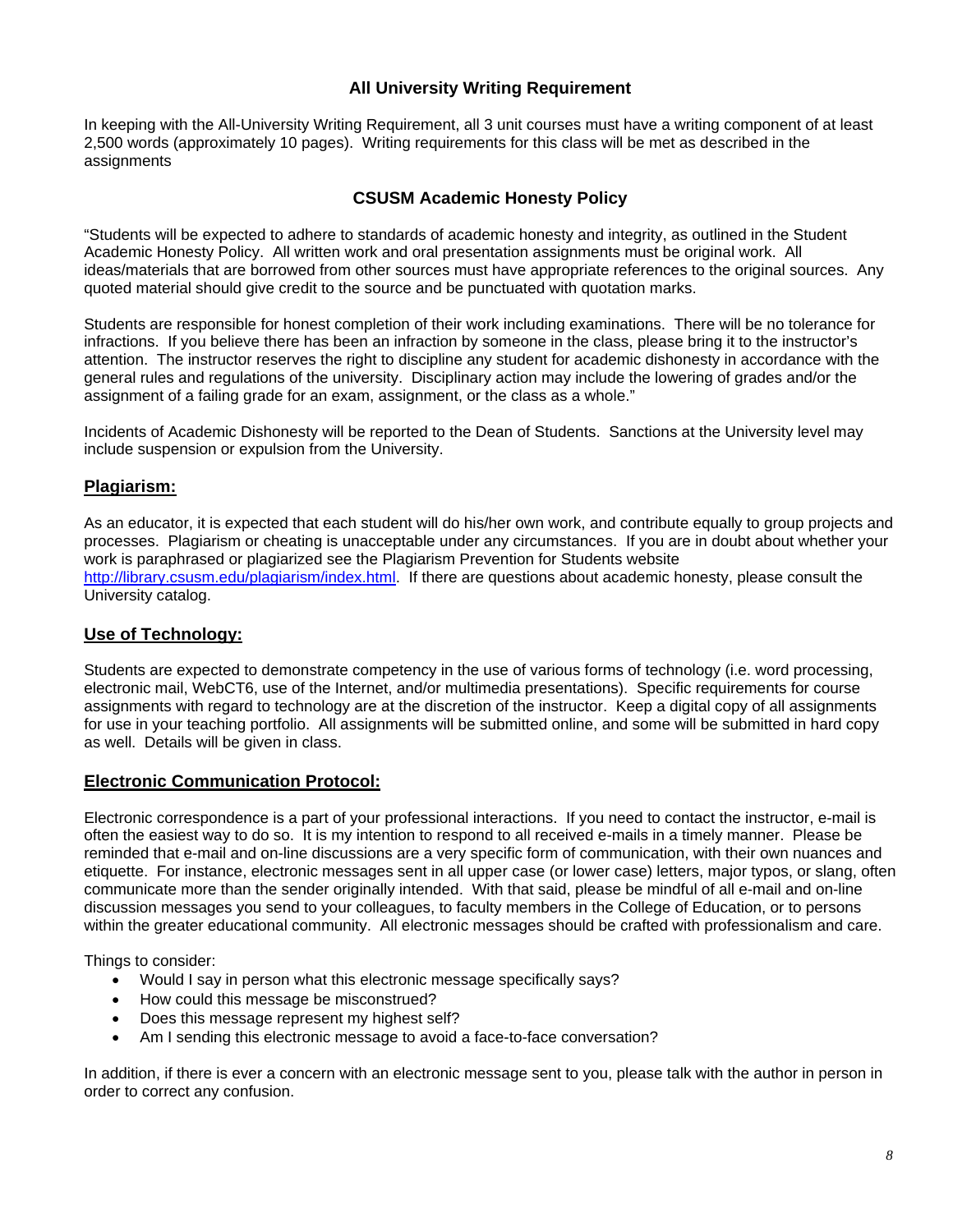# **Schedule/Course Outline**

#### **(Timeline, subject and reading assignments are subject to change pending on needs of students. Note that if and when there is a problem in understanding assignments and content, please see the instructor in a timely manner.)**

| <b>Date</b>                                               | Topic (Tentative)                                                                                                                                                                  | <b>Assignments Due This Session</b>                                                                                                                                     |
|-----------------------------------------------------------|------------------------------------------------------------------------------------------------------------------------------------------------------------------------------------|-------------------------------------------------------------------------------------------------------------------------------------------------------------------------|
| <b>Session 1</b><br>Friday,<br>September 21, 2007         | <b>Course Overview</b><br>Identifying English Learners<br>Getting to Know Our English Learners<br>Preparing our Classrooms for English Learners<br><b>Multicultural Literature</b> | Reading Response #1 to WebCT6 by 5:30pm                                                                                                                                 |
| <b>Session 2</b><br>Saturday,<br>September 22, 2007       | <b>Teaching English Learners</b><br>First and Second Language Acquisition<br><b>Pedagogical Theories</b>                                                                           | Reading Response #2 to WebCT6 by 8:00am                                                                                                                                 |
| <b>Session 3</b><br>Friday,<br>October 19, 2007           | Social Justice & Equity<br><b>Pedagogical Theories</b><br>History of Bilingual Education<br><b>Educating Language Minority Students</b>                                            | Reading Response/WebCT6 Discussion #3 to<br>WebCT6 by 5:30pm                                                                                                            |
| <b>Session 4</b><br>Saturday,<br>October 20, 2007         | Social Justice & Equity Lessons - Planning<br><b>Teaching English Learners</b>                                                                                                     | Reading Response #4 to WebCT6 by 8:00am<br><b>M&amp;M Presentations</b> in class                                                                                        |
| <b>Session 5</b><br>Friday,<br>November 2, 2007           | Social Justice & Equity Lessons - Planning<br><b>Pedagogical Theories</b><br><b>Teaching English Learners</b><br>TPE 7 - Teaching English Learners                                 | Reading Response/WebCT6 Discussion #5 to<br>WebCT6 by 5:30pm<br><b>M&amp;M Presentations</b> in class                                                                   |
| Session 6<br>Saturday,<br>November 3, 2007                | Social Justice & Equity Lessons - Planning<br><b>Teaching English Learners</b><br>TPE 15 - Social Justice & Equity                                                                 | Reading Response #6 to WebCT6 by 8:00am<br><b>M&amp;M Presentations</b> in class                                                                                        |
| <b>Session 7</b><br>Friday,<br>November 16, 2007          | Social Justice & Equity Lessons<br><b>Teaching English Learners</b><br>Language Learning For English Learners                                                                      | Reading Response/WebCT6 Discussion #7 to<br>WebCT6 by 5:30pm<br><b>M&amp;M Presentations</b> in class<br><b>ELD/SDAIE Lesson Observation</b> Due to WebCT6<br>by 5:30pm |
| <b>Session 8</b><br>Saturday,<br><b>November 17, 2007</b> | Social Justice and Equity Lessons Presentation<br><b>Next Steps</b><br><b>Closure and Celebration</b>                                                                              | Reading Response #8 to WebCT6 by 8:00am<br>Social Justice & Equity Thematic Lessons due in<br>class by 8:00am<br>TPE 7 and TPE 15 hard copy due in class                |